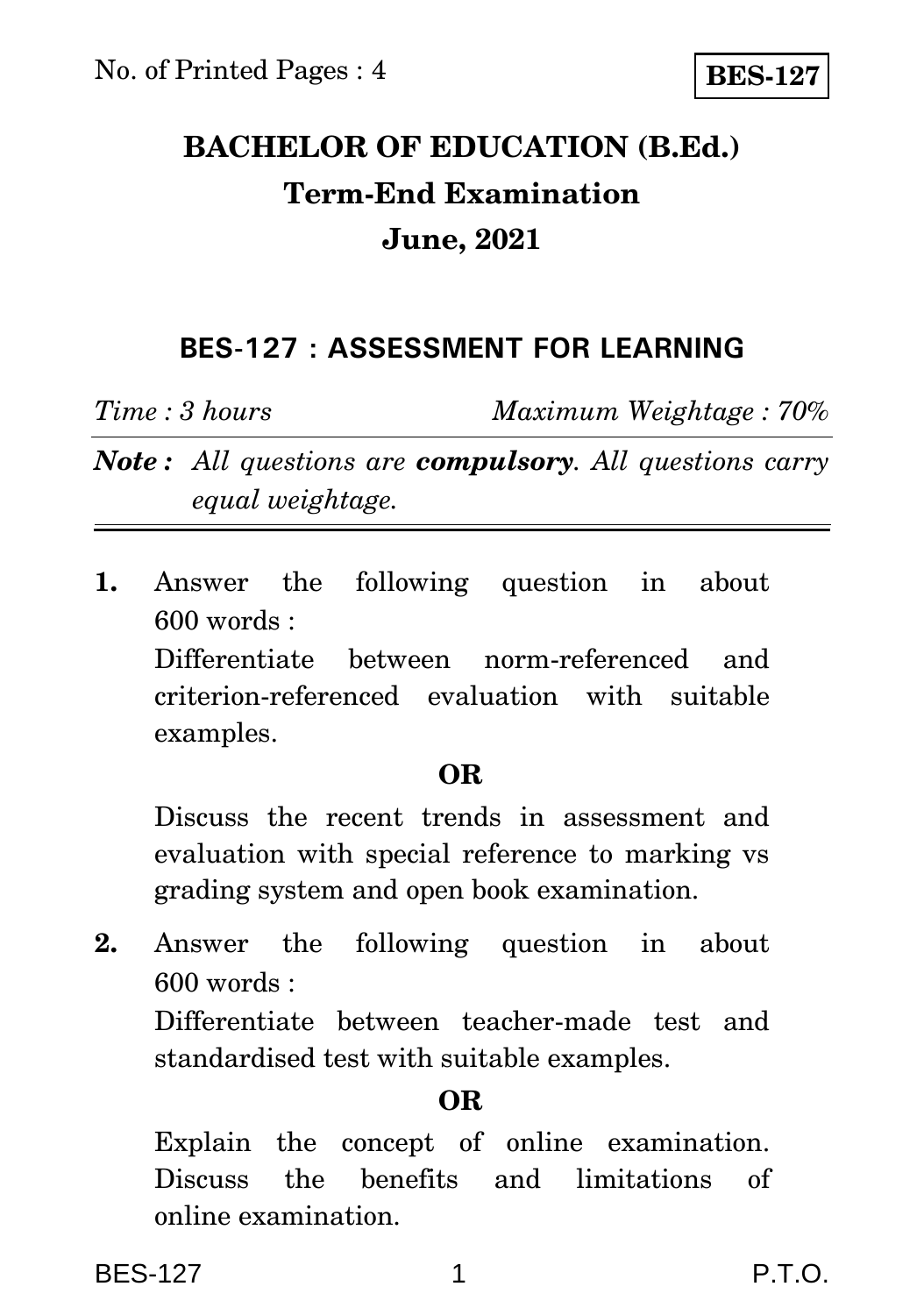- **3.** Write short notes on any *four* of the following in about 150 words each :
	- (a) Construct Validity
	- (b) Writing Restricted Response Type of Essay Items
	- (c) Diagnostic Testing
	- (d) Difference between Oral and Written Response Tests
	- (e) Difference between Formative and Summative Assessment
	- (f) Co-scholastic Areas of Continuous and Comprehensive Evaluation
- **4.** Answer the following question in about 600 words :

What is a frequency polygon ? Draw a frequency polygon of the following data elaborating the process of its drawing :

| Class Interval | Frequency      |
|----------------|----------------|
| $40 - 44$      | 3              |
| $35 - 39$      | 7              |
| $30 - 34$      | 9              |
| $25 - 29$      | 12             |
| $20 - 24$      | 15             |
| $15 - 19$      | 12             |
| $10 - 14$      | 10             |
| $5-9$          | 5              |
| $0 - 4$        | $\overline{2}$ |
|                | $N = 75$       |

BES-127 2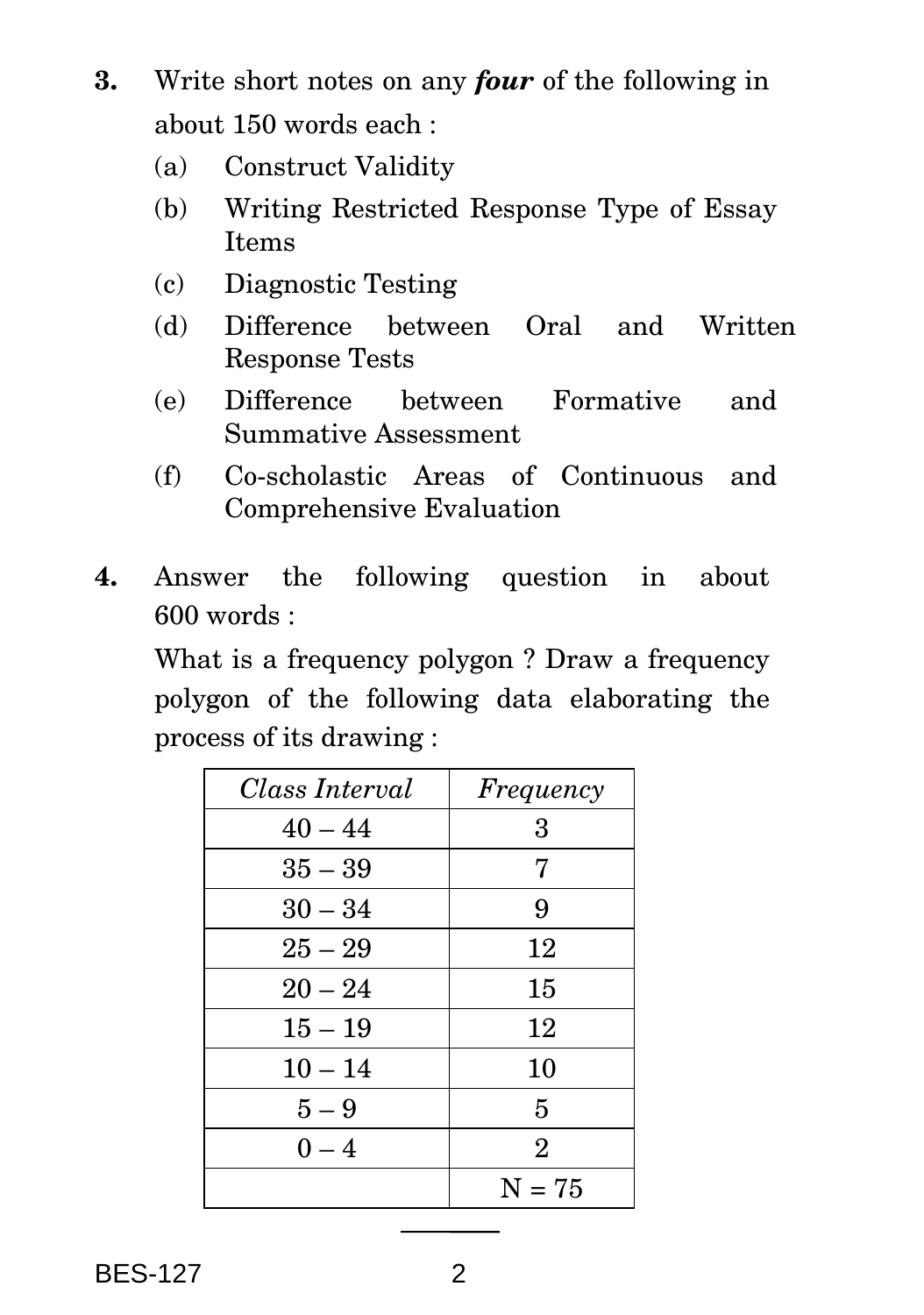## बी.ई.एस.-127

# शिक्षा में स्नातक (बी.एड.) सत्रांत परीक्षा जून, 2021

## बी.ई.एस.-127 : अधिगम के लिए आकलन

समय : 3 घण्टे

अधिकतम भारिता · 70%

नोट : सभी प्रश्न अनिवार्य हैं । सभी प्रश्नों की भारिता समान है ।

निम्नलिखित प्रश्न का उत्तर लगभग 600 शब्दों में दीजिए:  $\mathbf{1}$ . उचित उदाहरणों के साथ मानक-संदर्भित और कसौटी-संदर्भित मूल्यांकन में अंतर स्पष्ट कीजिए ।

#### अथवा

आकलन एवं मूल्यांकन के अद्यानूतन प्रचलनों (प्रवृत्तियों) की चर्चा अंकन बनाम श्रेणी (ग्रेडिंग) तंत्र तथा खुली पुस्तक परीक्षा के विशेष संदर्भ में कीजिए।

निम्नलिखित प्रश्न का उत्तर लगभग 600 शब्दों में दीजिए :  $2<sub>1</sub>$ उचित उदाहरणों के साथ अध्यापक-निर्मित परीक्षण और मानकीकृत परीक्षण में अंतर स्पष्ट कीजिए ।

#### अथवा

ऑनलाइन परीक्षा के संप्रत्यय की व्याख्या कीजिए । ऑनलाइन परीक्षा के लाभों एवं सीमाओं की चर्चा कीजिए ।

**BES-127**